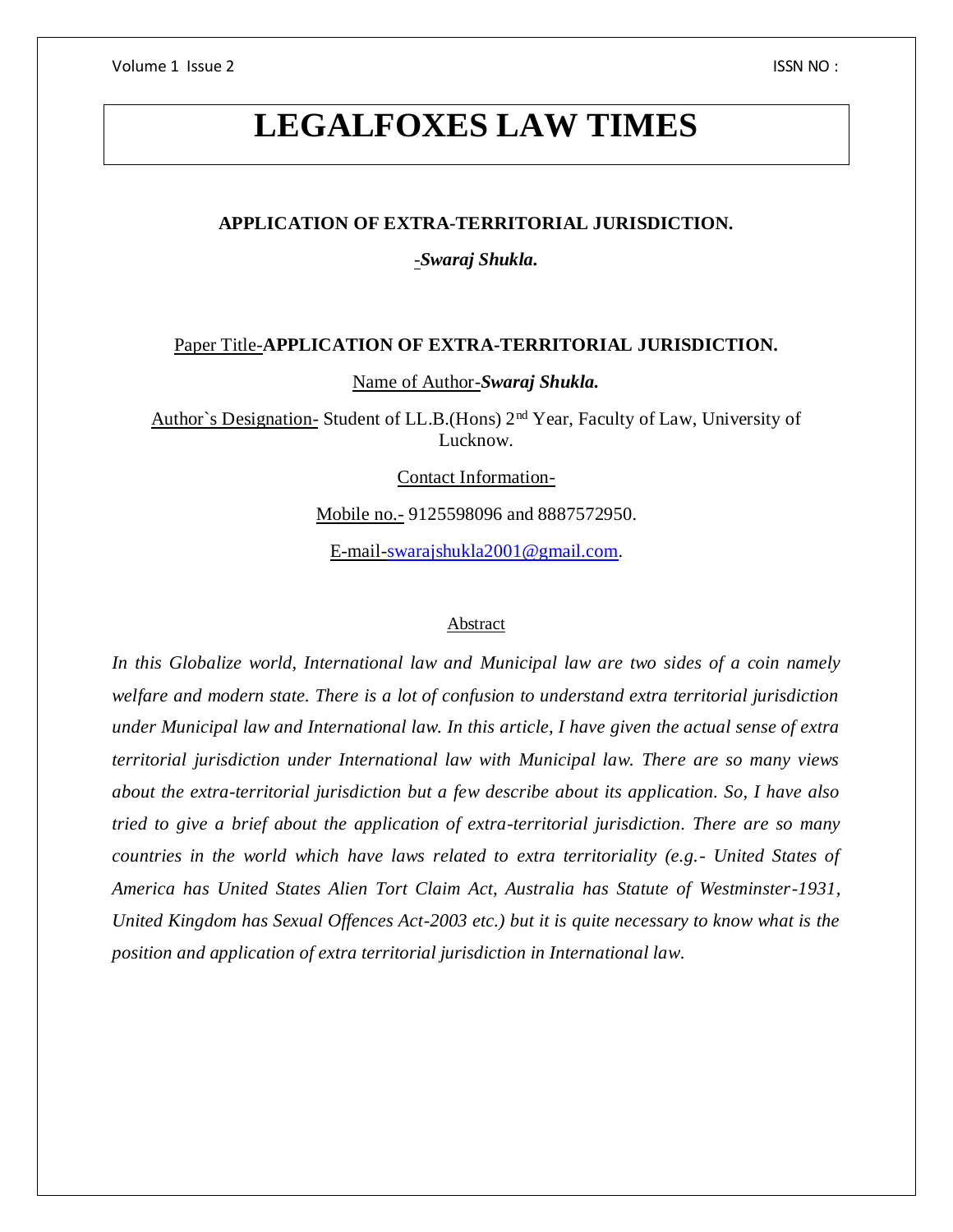#### **Introduction-**

This is a globalize world. Every country is trying to expend its jurisdiction and wants to exercise it also. There are so many countries in the world who talks about extra-territorial jurisdiction in their constitution. There is a lot of discussion about what should be the limit of extra -territorial jurisdiction and its application. The United Nations was organised so many conferences about extra-territorial jurisdiction to define its application. A Supranational Union<sup>1</sup> was also tried to define its application and its meaning. There are too many countries which have implemented laws which allow their nationals to be prosecuted by their courts for crimes such as war crimes and genocide even when the crime is committed extra-territorially.

## **Jurisdiction-**

 $\overline{a}$ 

The word "Jurisdiction" is a legal term for power, literally the power to "speak the law."<sup>2</sup> It derives from the Latin jus or juris (law) plus dicere (to speak).<sup>3</sup> Jurisdiction is not a monolithic concept. The term jurisdiction basically defines the territory of a country in which it can exercise its jurisdiction. In this territory, the related country has full sovereignty to regulate its law without any international restrictions. There are four chief elements of a country namely population, territory, government and sovereignty. In these elements sovereignty and territory are corelated with eachother. Jurisdiction concerns the power of the state under international law to regulate or otherwise impact upon people, property and circumstances andreflectsthebasicprinciplesofstatesovereignty,equalityofstatesand non-interference in domestic affairs.<sup>4</sup>This is a well-known principle of International Law that a country can exercise its power and laws within its territory. Article 2(1) is also talked about sovereign equality among the nations. The literal interpretation of article 2(1) is no country can infringe others sovereignty. This sovereignty can be related with territory, laws etc. There are two Competing General Rules of Jurisdiction:

<sup>&</sup>lt;sup>1</sup> The term is sometimes used to describe EU as a new type of political entity. Kiljunen, Kimmo, The European Constitution in the Making21-26, ISBN- 978-92-9079-4936.

<sup>&</sup>lt;sup>2</sup> Costas Douzinas, The Metaphysics of Jurisdiction, in Jurisprudence of Jurisdiction 21, 22 (Shaun McVeigh ed., 2007).

<sup>&</sup>lt;sup>3</sup> Shorter Oxford English Dictionary On Historical Principles 1472 (5th ed. 2002).

<sup>&</sup>lt;sup>4</sup> Malcom N. Shaw, International Law 645, 6<sup>th</sup> Edition, Cambridge University Press.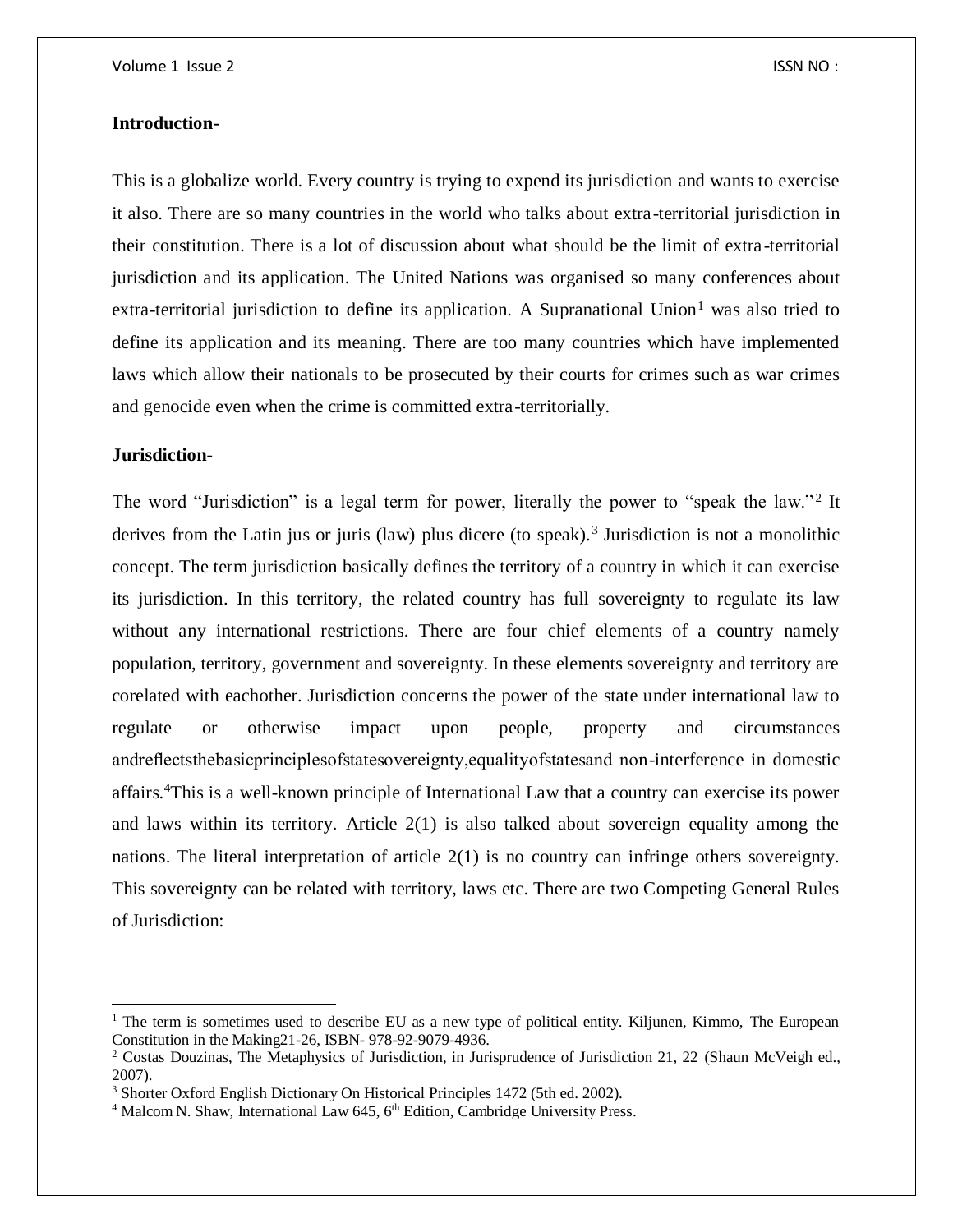- A. A state may not exercise its power of jurisdiction in the territory of another state.<sup>5</sup>
- B. A state is free to project its jurisdiction outside its territory, so long as it is not prohibited by a contrary rule of international law in a specific case.

#### **Extra TerritorialJurisdiction -**

As the word denotes extra-territorial jurisdiction means the jurisdiction which is beyond once territory. In modern sense we can say that Extra-territorial Jurisdiction is the legal right of a sovereign to exercise its authority beyond its normal boundaries. Claims have arisen in the context of economic issues where by some states, particularly the United States, seek to apply their laws outside their territory in a manner which may precipitate conflicts with other states. <sup>6</sup> Many constitutions describe this kind of power. These are some examples of it-

- A. India-India is one the pioneer countries which has the laws or code related to extra territorial jurisdiction. In Indian Constitution it is stated that no law made by parliament shall be deemed to be invalid on the ground that it would have extra-territorial operation.<sup>7</sup> In Indian Penal Code it is also mentioned that this code has extra-territorial extension.<sup>8</sup>
- B. Australia-Australia, the land of tourist has also the law which is related to extra territorial jurisdiction. Statute of Westminster-1931 authorizes state parliaments to exercise extraterritorial jurisdiction.<sup>9</sup>
- C. United Kingdom-The land of precedents has also the law which is related to extra territorial jurisdiction. Sexual Offences Act-2003 authorizes British Parliament to exercise its extra-territorial jurisdiction<sup>10</sup> in the matter of sexual offences committed against children outside its territory.
- D. United States of America-The country which is known as super power of the world is pioneer in the matter of extra territorial jurisdiction. Even, when the first written constitution was being written, the matter of extra territoriality was raised. After that, United States of America adopted the law of extra territorial jurisdiction. Currently this

 $5$  S.S. Lotus (France v. Turkey),  $7<sup>th</sup>$  September 1927.

 $6$  Malcom N. Shaw, International Law 688,  $6<sup>th</sup>$  edition, Cambridge University Press.

 $7$  Article 245(2) of Indian Constitution.

<sup>8</sup> Section 4 of Indian Penal Code-1860.

<sup>&</sup>lt;sup>9</sup> Section 2 of Statute of Westminster-1931.

<sup>10</sup> Section 72 of Sexual Offences Act-2003.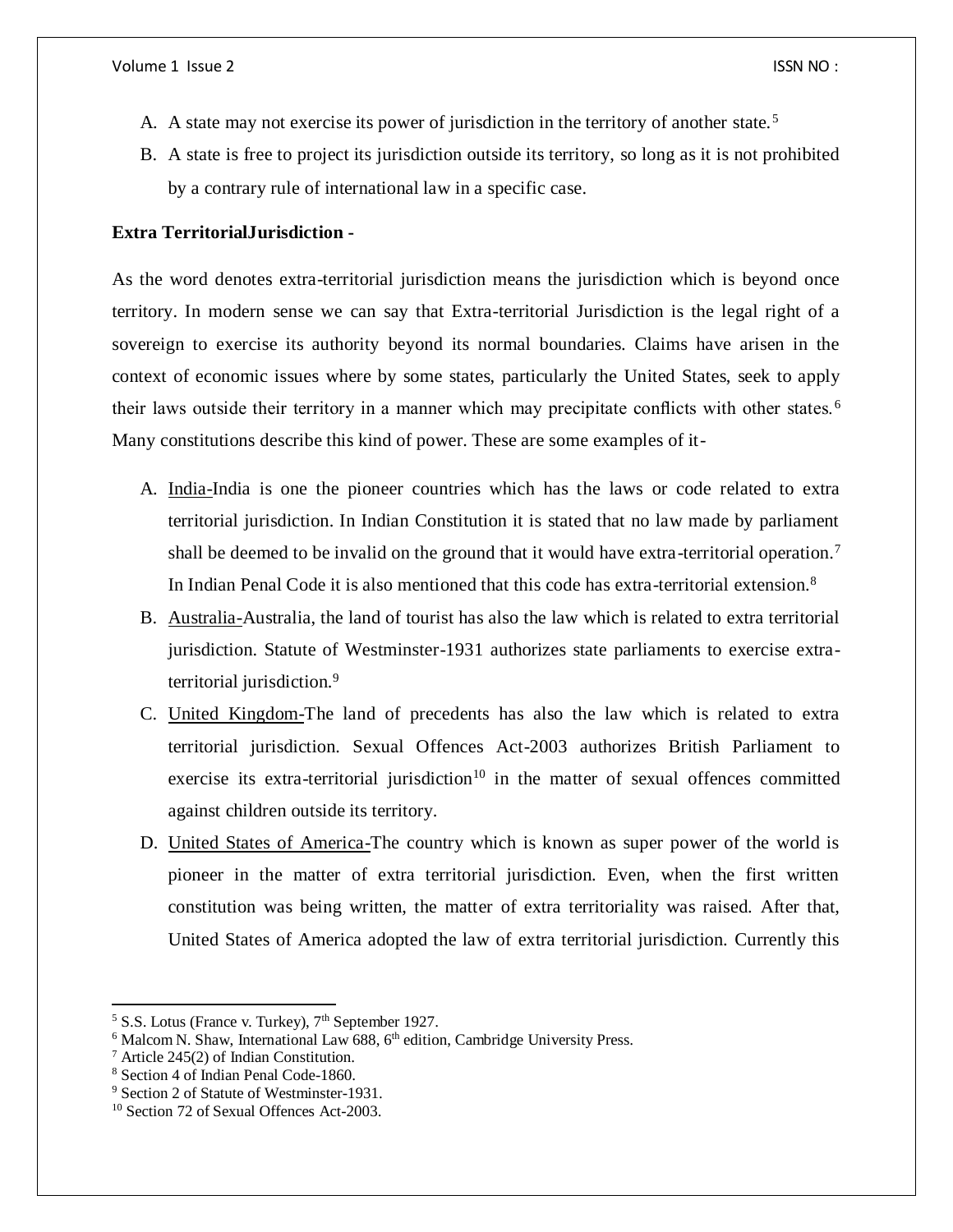law is known as United States Alien Tort Claim Act<sup>11</sup>. This law (United States Alien Tort Claim Act) is now the pioneer law of extra territorial jurisdiction in civil matters. This law is the inspiration for other countries in the world how to legalize the extra territorial jurisdiction. United States Code gives the power to exercise its extra-territorial jurisdiction in some matters which is given in it.<sup>12</sup> There are many states in America which have power to exercise extra-territorial jurisdiction. I am giving an example of a state namely Alaska.<sup>13</sup>It is key point to be noted that United States Alien Tort Claim Act impowers the United States federal courts to exercise original jurisdiction over any civil action brought by an alien (a foreign national) for a tort in violation of International Law or a treaty which was done by United States. While, United States code 1948 impower federal court to exercise original jurisdiction over any criminal action brought by an alien (a foreign national) for an offence of International Law or municipal law when the alien in high seas or any other place where there is not the jurisdiction of any state expressly. Field of applicability is the main difference between these laws.

E. Canada-The country which is well known for giving special status to its states also has the laws or rules to define extra territorial jurisdiction. R.S.C. 1985 of Canada gives the power of extra-territorial jurisdiction in the offences committed on aircraft.<sup>14</sup>

#### **Application of ExtraTerritorial Jurisdiction-**

The most important part of this writing is application of extra territorial jurisdiction. Even, application of every topic or research is highly important point of the concern topic or research because of application we can understand the real impact of the concern topic or research. There are two fields in which the extra-territorial jurisdiction is applicable. These are civil extra territorial jurisdiction and criminal extra territorial jurisdiction. These are given below-

## **A. Civil Extra-Territorial Jurisdiction-**

As the words of the heading say where the matter of extra-territorial jurisdiction is related to civil matters, it`s known as civil extra-territorial jurisdiction. There are so many acts, conferences and declarations are related to civil extra-territorial jurisdiction. In all of them United States Alien

l

<sup>&</sup>lt;sup>11</sup> A provision of the Judiciary Act of 1789 of United States of America.

<sup>&</sup>lt;sup>12</sup> Section 7 of Title 18 of United States Code-1948.

<sup>13</sup> Section 29.35.020 of Municipal Government, Alaska Statutes Title 29.

<sup>&</sup>lt;sup>14</sup> Section 7 of c. C-46 of R.S.C.-1985 of Criminal Code.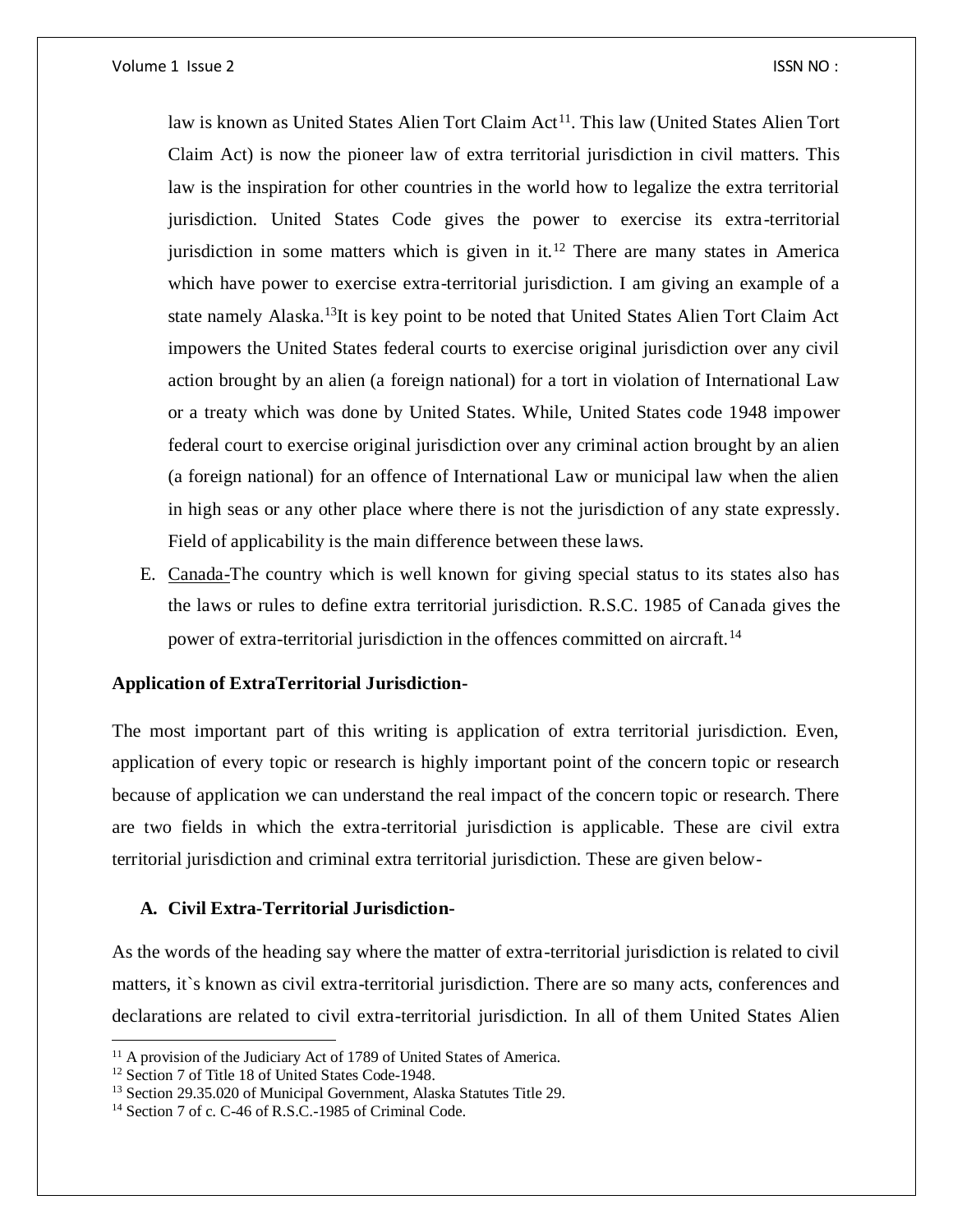Tort Claim Act<sup>15</sup>which is also known as United States Alien Tort Claim Statute and Brussels Declaration are very important. I will give a brief about United States Alien Tort Claim Act which is given below-

I will start with text of United States Alien Tort Claim Act- 'The district courts shall have original jurisdiction of any civil action by an alien for a tort only, committed in violation of law of nations or a treaty of the United States'<sup>16</sup>. It is also impower a foreign to file a suit if its concern government is doing or has been done wrong with him. Basically, this wrong would be a human rights violation. $17$ 

When we talk about its history United States Alien Tort Claim Act was a part of Judiciary Act of 1789.<sup>18</sup> The main purpose of this act is uncertain but according to some historians and jurists this act was enacted because United Sates wanted to protect its customary rights, wanted to show it was different from other countries and showed itself as a powerful country. Basically, it was done because many constitutionalists of United States were strong believer of international law and their aim was to 'make America great'. Because of king`s loyalty and the British era, U.S. Alien Tort Claim Act didn`t get the more importance as like today at that time. From 1789 until 1980, only two courts were impowered to exercise the jurisdiction which is mentioned in United States Alien Tort Claim Act.

When we go through the case laws, we find a development in United States Alien Tort Claim Act. I will start with a most prominent case of the United States Alien Tort Claim Act which is *Filartiga v. Pena-Irala*<sup>19</sup>. This case was decided by U.S. Court of Appeals for the second circuit in 1980. I will discuss the fact of this case in short. The fact of this case is given below-

In Filartiga, two Paraguayan citizens who were resident in the United States, represented by the Centre of Constitutional Rights, brought suit against a Paraguayan former police chief officer who was also living in the United States. Main contention of the plaintiff was that the defendant had tortured and murdered a family member who was belong to them. They also asserted that

<sup>&</sup>lt;sup>15</sup> Supra note 11.

<sup>&</sup>lt;sup>16</sup> 28 USC \$ 1350.

<sup>&</sup>lt;sup>17</sup>Haberstroh& John, A Paquete Habana Approach to the Rescue 231,239-41, 32 Denv Journal of InternationalLaw & Polity.

<sup>18</sup> 1 Statute 73, \$9, Chapter 20.

<sup>19</sup> 630 F.2d 876, 885 (2d Cir. 1980).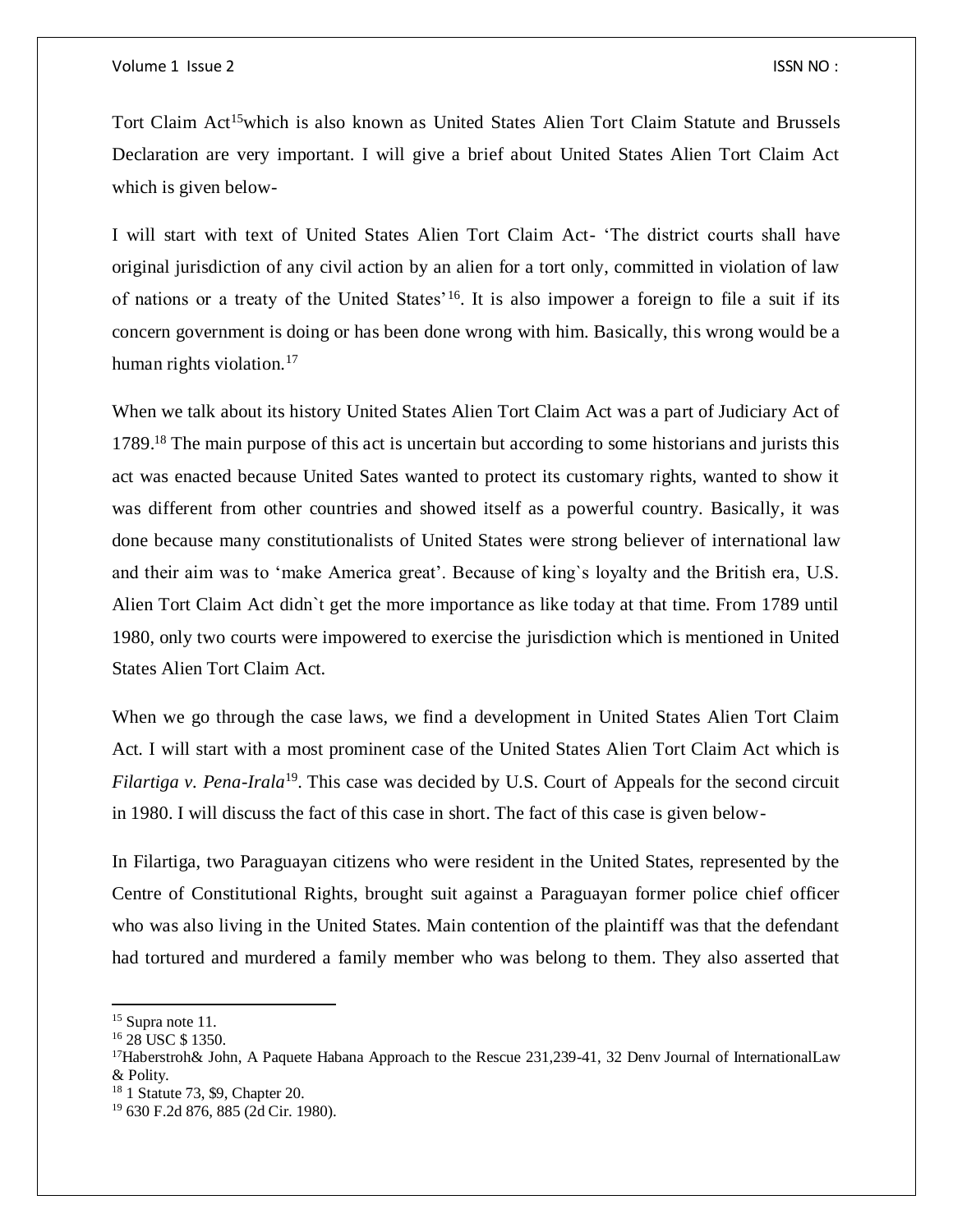U.S. federal courts had jurisdiction over their suit under the United States Alien Tort Claim Act. At the first instance the case was dismissed by the district court for lack of subject matter of jurisdiction, holding that the 'law of nations' does not regulate a state`s treatment of its own citizens.

After that plaintiff filed this case in the United States Court of Appeals for the Second Circuit. The United States Court of Appeals for the Second Circuit reversed the decision of the district court. This court held that the United States Alien Tort Claim Act allowed the jurisdiction in the federal courts over a suit between two aliens and it was a constitutional exercise of Congress`s power, because the law of nations has always been part of the federal common law and thus the statute came under the federal-question jurisdiction.<sup>20</sup>

After that there were so many cases filed under the United States Alien Tort Claim Act. Some important case laws are given below-

*Sosa v. Alvarez-Machain*<sup>21</sup> in which the United States Court of Appeal for the Ninth Circuit held that Alvarez`s abduction constituted arbitrary arrest in violation of international law. But,this decision was reversed by the supreme court and it also clarified by the supreme court that the United States Alien Tort Claim Act didn`t create a cause of action, but instead merely furnished jurisdiction for a relatively modest set of actions alleging violation of the law of nations.

*Kiobel v. Royal Dutch Petroleum Company<sup>22</sup>, Flomo v. Firestone Nat. Rubber Company<sup>23</sup>, Doe VIII v. Exxon Mobil Corporation<sup>24</sup>, Jesner v. Arab Bank Private Limited Corporation<sup>25</sup>, Alexis HolyweekSarei et al. v. Rio Tinto Private Limited Corporation and Rio Tinto Limited<sup>26</sup>, Rufus Kpadeh et al. v. Charles Mcarthur Emmanuel<sup>27</sup>, Presbyterian Church of Sudan v. Talisman Energy, Inc.<sup>28</sup>, Sinaltrainal v. Coca-Cola Company<sup>29</sup>, Ashcroft v. Iqbal<sup>30</sup>, Bowoto v. Chevron* 

 $20$  Ibid.

<sup>21</sup> 542 U.S. 692, 720 (2004).

<sup>22</sup> 621 F.3d 111, 120 (2d Cir. 2010).

<sup>&</sup>lt;sup>23</sup> 643 F.3d 1013, 1021 (7<sup>th</sup> Circuit 2011).

<sup>24</sup> 09-7125 (D.C. Circuit 2011).

<sup>25</sup> 584 U.S.; No. 16-499, at 3 (2018).

<sup>26</sup> No. 02-56256 and 02-56390, U.S. District Court for the central district of California, 16 Dec. 2018.

 $27$  No. 09-20050-civ (S.D. Fla. Feb.5,2010).

<sup>28</sup> 244 F. Supp. 2d 289 (S.D.N.Y. 2003).

<sup>&</sup>lt;sup>29</sup> 578 F.3d 1252 (11<sup>th</sup> Cir. 2009).

<sup>30</sup> 556 U.S. 662 (2009).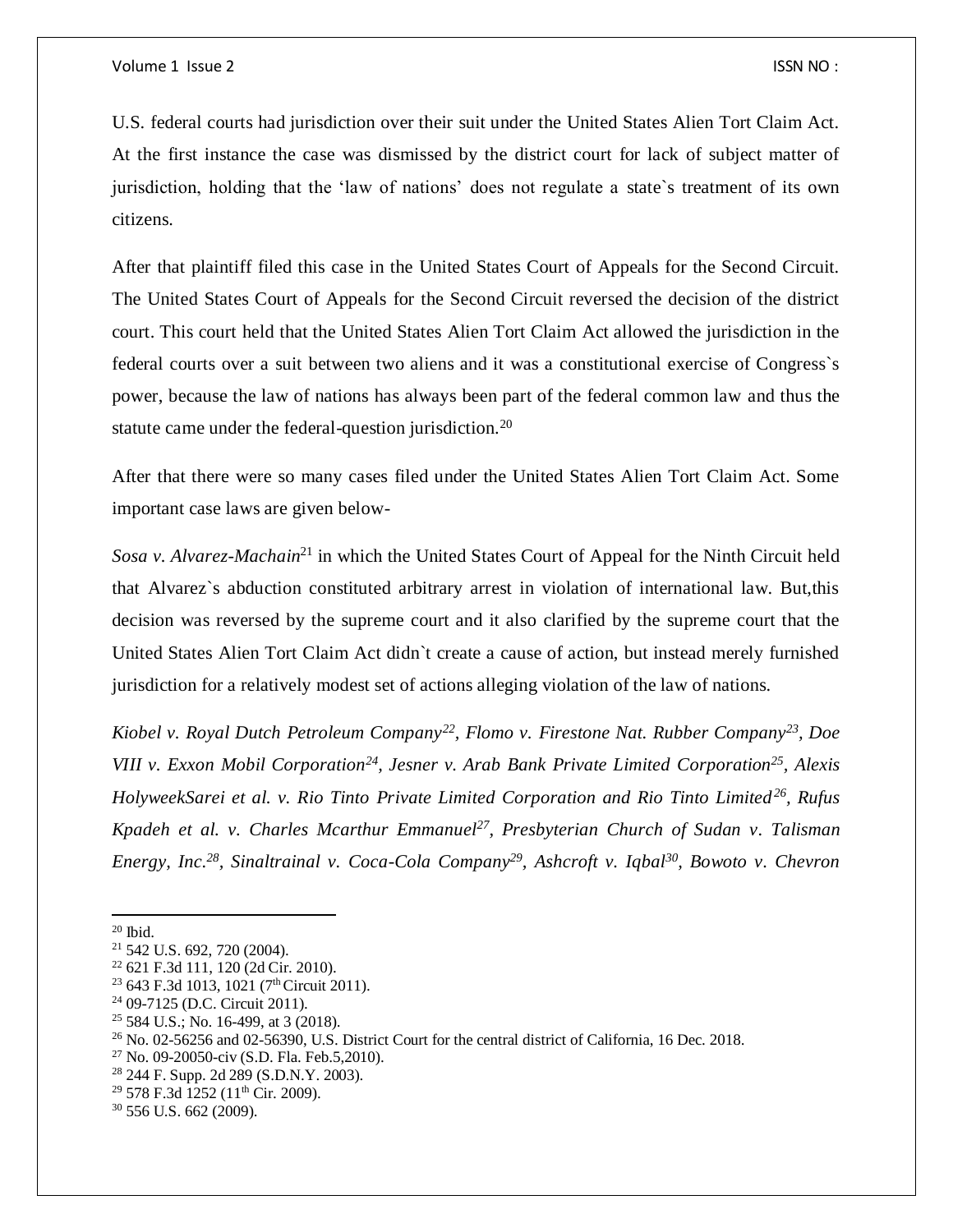*Corporation<sup>31</sup>*and *Doe v. Unocal Corporation<sup>32</sup>*are the landmark and prominent cases of corporate liability under the United States Alien Tort Claim Act.

When talk about United States Alien Tort Claim Act`s power and impact, we can understand it by the case of Wang *Xiaoning v. Yahoo*<sup>33</sup>. In this case the Chinese person was punished by Chinese court and the evidence was provided by Yahoo. But, after his punishment his lawyer filed an application to review the judgment. On Hearing, the contentions of applicant lawyer, Chinese court set free, Wang. After all this incident, Wang filed the suit in American court under United States Alien Tort Claim Act. Yahoo was scared to be punished so it settled the case in November 2007 for an undisclosed amount of money and Yahoo was also agreed to pay the plaintiff`s legal cost.

By above examples we can understand the impact, power and importance of Civil Extra Territorial Jurisdiction through United States Alien Tort Claim Act.

Besides United States Alien Tort Claim Act we have Brussels Convention on jurisdiction and the enforcement of judgments in civil and commercial matters<sup>34</sup>. This convention is basically based on human rights.

## **B. Criminal Extra-Territorial Jurisdiction-**

As the words of the heading says where the matter of extra-territorial jurisdiction is related to criminal matters, it`s known as criminal extra-territorial jurisdiction. I will give a brief upon the application of criminal extra territorial jurisdiction.

There are four types of criminal extra-territorial jurisdiction which is stated below-

- I. Active Personality
- II. Passive Personality
- III. Protective Principle
- IV. Universal Jurisdiction

l

<sup>31</sup> 312 F. Supp. 2d 1229 (N.D. Cal. 2004).

 $32$  395 F.3d 932, 942-43 (9<sup>th</sup> Cir. 2002).

<sup>33</sup> Perez & Juan Carlos, Yahoo Settles Chinese Dissident Lawsuit, PC World, IDG News November 14, 2007.

<sup>34</sup> OJ L 299, 31.12.1972, page no. 32.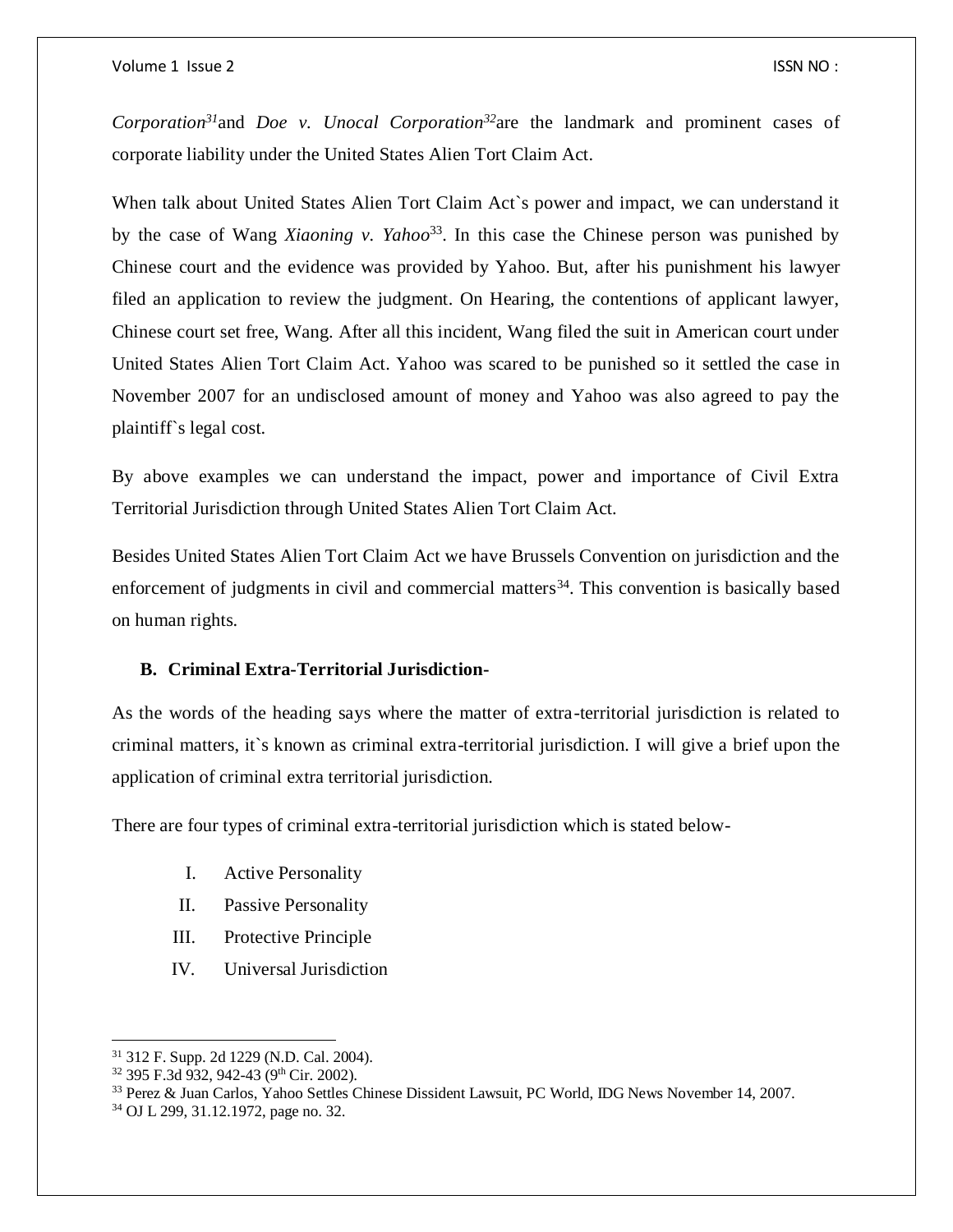#### **Active Personality-**

Active Personality simply assumes that state has a jurisdiction over its citizens by virtue of them being the national of state. In a nutshell it means that every state has jurisdiction over its citizens just because of they are the living being of its territory and it can exercise its extraterritorial jurisdiction over that person. In case of *Vinayak DamodarManglikv. State of Bombay<sup>35</sup>* it is stated that court can exercise its extraterritorial jurisdiction over its citizens because of they are a part of that country. This case is related to subject matter of Indian Constitution which is mentioned in article 245(1) and article 245(2). The judgment of this case is a landmark judgment of the principle of territorial-nexus in respect of Indian Constitution. Brief fact of this case is that Vinayak DamodarManglik committed an offence of bigamy which is punishable under section 494 of Indian Penal Code. He had a wife in Bombay but when he went to Dubai, he committed second marriage and when he came back to India he was arrested. Inspite of committed act was beyond the territory of India, he hasbeen arrested. Because of he committed an offence according to Indian Penal Code. It doesn`t matter that he committed an offence within the territory of India or beyond the territory of India.

## **Passive Personality-**

Passive Personality as a theory of extraterritorial application states that a nation state may extend its criminal law in an extraterritorial fashion over any person if the interest of its citizen is affected. In the case of *S.S. Lotus*<sup>36</sup> in which France and Turkey was the parties, talked about Passive Personality because of in this accident the interest of its citizen was affected. The facts of this case are- S.S. Lotus, a French steamship and a Turkish vessel called Bozkurt were in the high seas. The incident occurred on the high seas, an area outside the executive jurisdiction of any state. When S.S. Lotus arrived at Constantinople, the Turkish authority arrested the officer on duty captain Demons. He was charged with the offence of manslaughter. The Turkish Court ordered a sentence of imprisonment and levied the fine of 80 pounds on captain Demons. While giving the judgment the judges were equally divided over the final verdict. This case required the casting vote of the president of PCIJ. The casting vote favoured Turkey and PCIJ justify the extraterritorial application of Turkish criminal doctrine.

<sup>35</sup> AIR 1955, SC 681.

<sup>36</sup> France Vs. Turkey, 1927, PCIJ (ser. A) No. 10 (Sept.) 7.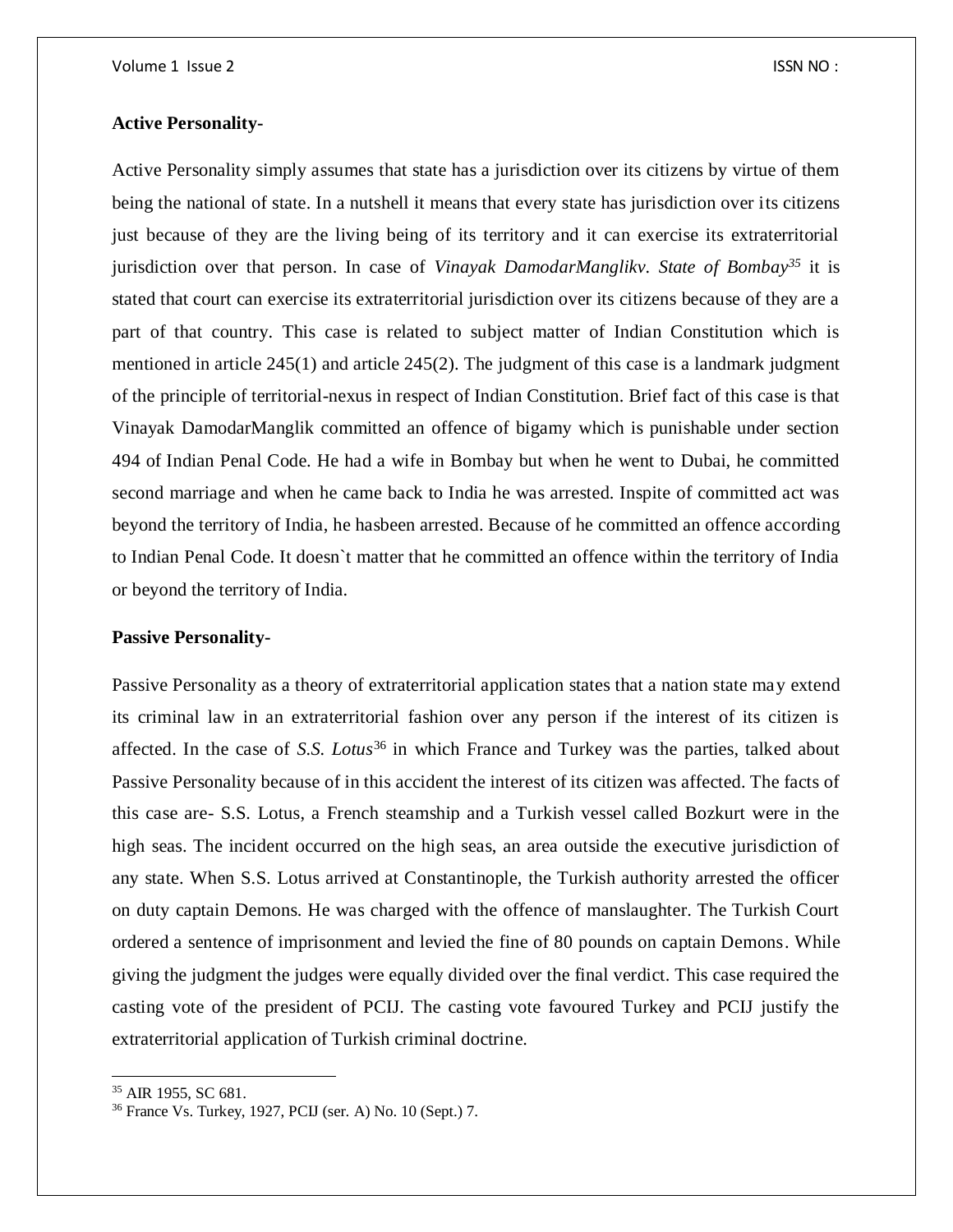### **Protective Principle-**

According to the Protective Principle a state may extend its criminal law in its extraterritorial fashion if its national interest is affected. There are 2 main trials which are given below to describe this principle-

- i. Eichmann Trial
- ii. Pinochet Trial

## *Eichmann Trial<sup>37</sup> -*

In this incident the court in Israel set another important modern precedent of protective principle. Karl Adolf Eichmann who was born on 1962 in Germany, was a criminal of Nazi war had been apprehended in Argentina by Israeli intelligence agents and brought to trial in Israel. The Israel court in its opinion applied the idea of natural law to describe the protective principle. The court found the crime of "genocide against the Jewish people" to be unequivocally to be a crime against generally accepted international law.<sup>38</sup>

In an opinion the Israel Court said that "We have said that the crimes dealt with in this case are not crimes under Israeli law alone, but are in essence offences against the law of nations. Indeed, the crimes in question are not a free creation of the legislator who enacted the law for the punishment of Nazis and Nazi collaborators, but have been stated and defined in that law according to a precise pattern of international laws and conventions which define crimes under the law of nations."<sup>39</sup>

## *Pinochet Trial<sup>40</sup> -*

Augusto Jose Ramon Pinochet Ugarte was a so-called president mainly a dictator of Chile who was born on 25<sup>th</sup> November 1915. This trial is a kind of bridge between protective principle and universal jurisdiction. There was a most important development in protective principle when Spanish court exerted universal jurisdiction over Chilean dictator Augusto Pinochet. I think the Spanish court applied protective principle but the ratio of its judgment is its municipal law. The

l

<sup>37</sup>Eichmann 36 I.L.R. 1 (Dist. Ct. Jerusalem, 1961).

 $38$  Ibid.

 $39$  Ibid.

<sup>40</sup> Naomi RohtArriaza, The Pinochet Precedent and Universal Jurisdiction, New England Law Review Vol. 35:2.